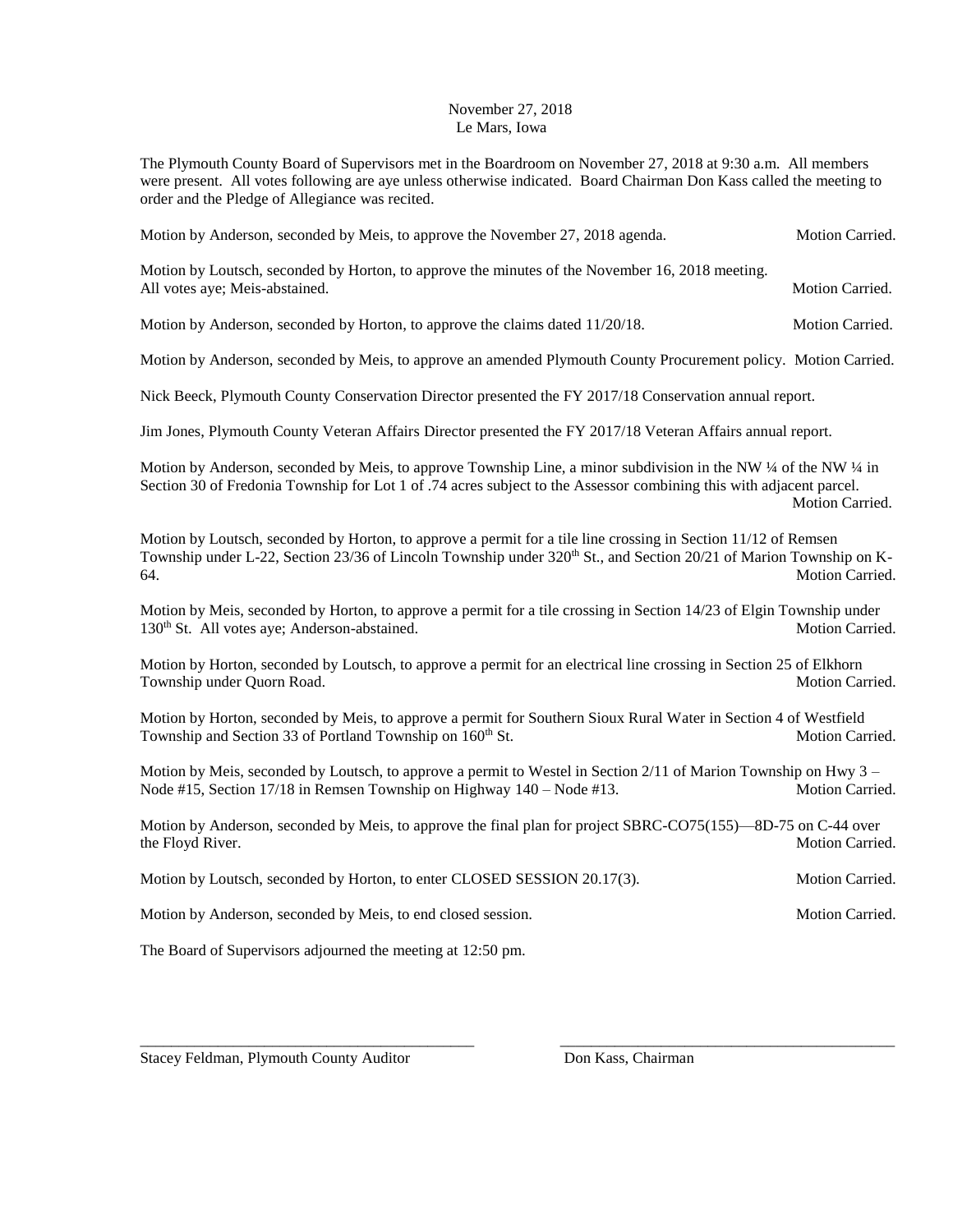| $\frac{11}{2}$ $\alpha$ $\frac{11}{2}$ $\frac{11}{2}$ $\alpha$ $\alpha$ |                            |          |
|-------------------------------------------------------------------------|----------------------------|----------|
| AgriVision                                                              | snow blower maint          | 106.69   |
| Noel Ahmann                                                             | mileage                    | 176.58   |
| Vicki Anstine                                                           | election official          | 152.00   |
| Doris Arndt                                                             | election official          | 204.98   |
| Kay Augustine                                                           | election official          | 171.00   |
| Autry Reporting                                                         | deposition                 | 110.80   |
| Natuasha Banks                                                          | election official          | 168.63   |
| Robyn Banks                                                             | election official          | 222.96   |
| Carol Beckwith                                                          | election official          | 173.38   |
| Roye Beene                                                              | election worker            | 47.25    |
| Cole Beitelspacher                                                      | election worker            | 50.00    |
| Linda Beitelspacher                                                     | election official          | 188.60   |
| Lonnie Bohlke                                                           | election worker            | 93.81    |
| Kay Bohnenkamp                                                          | absentee election official | 157.18   |
| Bomgaars                                                                | hardware                   | 394.65   |
| Judy Brouwer                                                            | election official          | 193.38   |
| City of Brunsville                                                      | SUNDRY                     | 52.20    |
| Marilyn Bunkers                                                         | election official          | 171.00   |
| C & B Operations                                                        | JD gator parts             | 347.22   |
| Campbell's Electric                                                     | repairs/labor              | 198.39   |
| Karen Carlson                                                           | election official          | 173.38   |
| Casey's General                                                         | fuel                       | 5796.99  |
| Century Link                                                            | phone                      | 70.20    |
| CWD                                                                     | kitchen supplies           | 3180.40  |
| The Dailey Stop                                                         | fuel                       | 69.70    |
| Dean Foods                                                              | kitchen supplies           | 174.61   |
| Barb Detloff                                                            | election official          | 128.17   |
| Victoria DeVos                                                          | misc. reimbursements       | 193.24   |
| Diamond Distributing                                                    | kitchen shelves            | 122.00   |
| Dirt Road Design                                                        | NW Iowa outdoor ad         | 150.00   |
| Dixon Construction                                                      | construction project       | 16672.69 |
| Don Groves Repair                                                       | Durango equipment          | 3889.06  |
| Bev Donily                                                              | election official          | 178.13   |
| Diana Dowhower                                                          | office supplies            | 91.69    |
| Dr. Sheila Holcomb                                                      | medical examiner expenses  | 497.15   |
| Eakes Inc                                                               | courthouse supplies        | 542.50   |
| Al Fagan Land Surveying                                                 | OUTSIDE ENGINEERING        | 257.00   |
| Fareway Grocery                                                         | kitchen supplies           | 227.73   |
| Farmers Coop-Craig                                                      | fuel                       | 854.33   |
| Fastenal                                                                | supplies                   | 148.30   |
| Stacey Feldman                                                          | lodging                    | 339.17   |
| Floyd River Materials                                                   | fill dirt                  | 722.77   |
| Floyd Valley Healthcare                                                 | inmate medical             | 1846.42  |
| FORCE America                                                           | PARTS                      | 441.27   |
| Fort Dodge Asphalt                                                      | ASPHALT CONCRETE           | 16983.86 |
| Sharon Frerichs                                                         | election official          | 225.38   |
| Frericks Repair                                                         | fuel                       | 2978.39  |
| Frontier Communications                                                 | phone services             | 2332.11  |
| Jack Frus                                                               | election official          | 173.38   |
| Kathy Frus                                                              | election official          | 173.38   |
| G & R Controls                                                          | system repairs             | 556.31   |
| GALLS                                                                   | clothing                   | 23.00    |
|                                                                         |                            |          |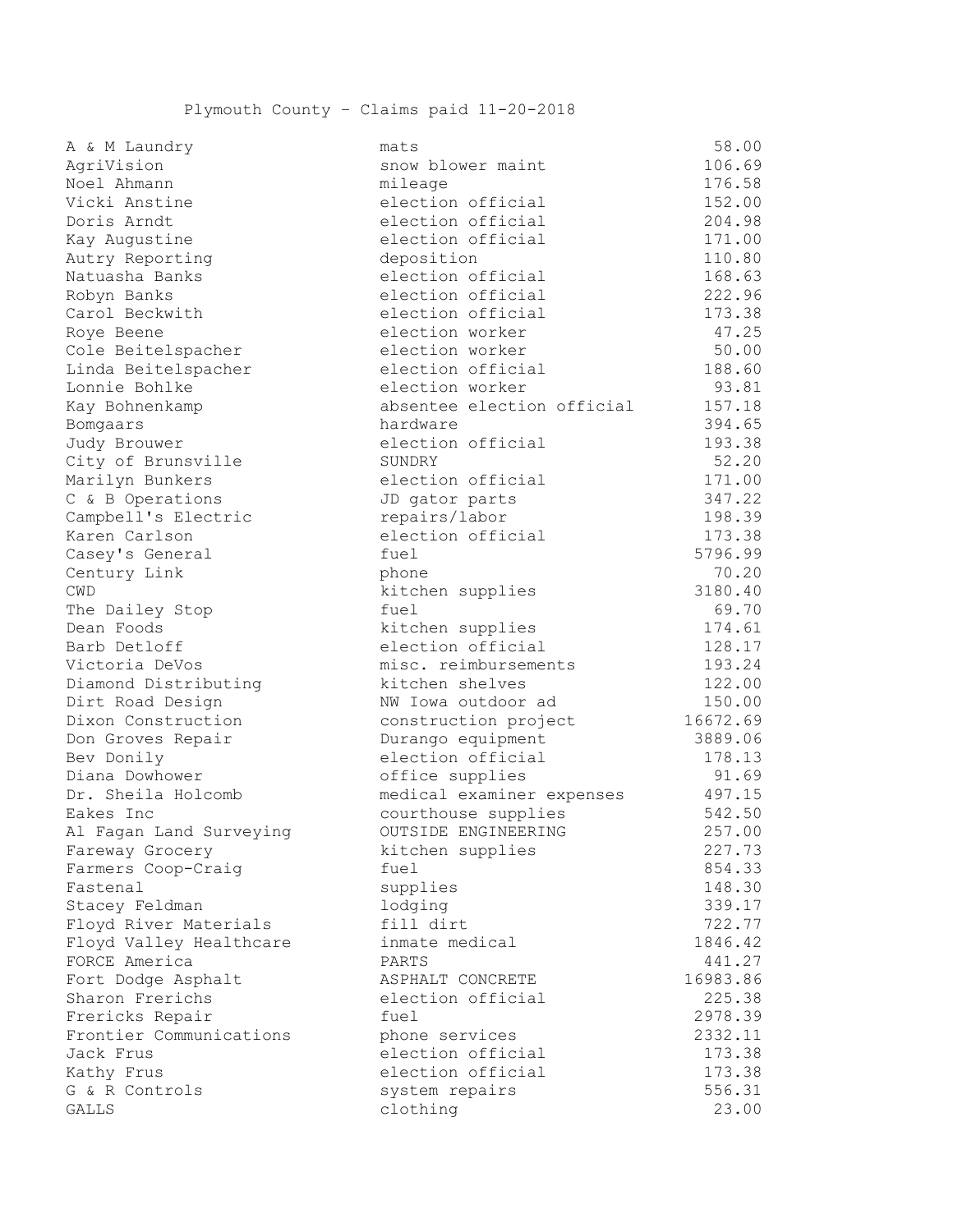| Judy Gates                    | election official          | 173.38   |
|-------------------------------|----------------------------|----------|
| GCC Alliance Concrete         | PIPE CULVERTS              | 1715.00  |
| Marlene Gearke                | absentee election official | 186.57   |
| Government Forms and Supplies | Motor vehicle stamper      | 33.25    |
| Jean Grage                    | election official          | 199.34   |
| Graham Tire                   | vehicle repairs            | 605.64   |
| H & H Dirt Work               | PIPE CULVERTS              | 12801.49 |
| Barb Hames                    | election official          | 173.38   |
| Patty Hansen                  | election official          | 218.25   |
| Hardware Hank LeMars          | supplies                   | 96.93    |
| Jamie Hauser                  | mileage for appraisals     | 51.23    |
| Vicky Hemmelman               | election official          | 179.18   |
| Iris Hemmingson               | election official          | 173.38   |
| Gayle Henrich                 | election official          | 221.52   |
| Susan Henrich                 | election official          | 171.00   |
| Henry M. Adkins & Son         | ballots & programming      | 9558.18  |
| City of Hinton                | SUNDRY                     | 173.59   |
| Gary Horton                   | election worker            | 80.88    |
| Susan Hoss                    | election official          | 196.97   |
| Cindy Hughes                  | election official          | 195.88   |
| Beverly Hultquist             | election official          | 30.90    |
| I + S Group                   | architect/admin fees       | 2295.33  |
| IDALS-Pesticide Bureau        | EROSION CONTROL            | 15.00    |
| Indoff                        | SUPPLIES                   | 106.45   |
| Interstate Battery System     | <b>BATTERIES</b>           | 223.90   |
| Iowa Outdoors                 | subscription               | 21.00    |
| Iowa Prison Industries        | business cards             | 80.00    |
| Iowa State University         | SCHOOLS & MEETING FEES     | 2505.00  |
| I-State Truck Center          | PARTS                      | 2370.87  |
| Jack's Uniforms               | uniform                    | 476.90   |
| Jim Jones                     | supplies                   | 72.70    |
| Julie Christine Juelfs        | election official          | 179.18   |
| J-W Tank Line                 | fuel                       | 1422.87  |
| Kellen Excavation             | GRANULAR                   | 3588.85  |
| DuRetta Kelly                 | absentee election official | 244.63   |
| Mary Lou Kestner              | election official          | 173.38   |
| City of Kingsley              | rent assistance            | 128.00   |
| Norma Kovarna                 | election official          | 192.80   |
| Gerry Sue Krienert            | election official          | 172.79   |
| Trish Kunkel                  | cleaning services          | 1710.00  |
| L. A. Carlson Contracting     | culvert cleanout           | 800.00   |
| Lampert Lumber                | PIPE CULVERTS              | 243.56   |
| Joyce Lancaster               | election official          | 124.71   |
| Joyce Langel                  | election official          | 173.38   |
| Yvonne Law                    | election official          | 152.00   |
| City of Le Mars               | water                      | 522.74   |
| Le Mars Agri Center           | lawn mix                   | 44.00    |
| Le Mars Ambulance Service     | transport                  | 225.00   |
| LeMars Daily Sentinel         | publications               | 118.38   |
| L.G. Everist                  | <b>GRANULAR</b>            | 5004.98  |
| Nancy Lilly                   | election official          | 173.38   |
| Mark Linquist                 | MISCELLANEOUS              | 67.89    |
| Mark Loutsch                  | election official          | 61.80    |
| Judy Majeres                  | election official          | 172.00   |
| Sheryl Martensen-Sleeper      | election official          | 168.63   |
|                               |                            |          |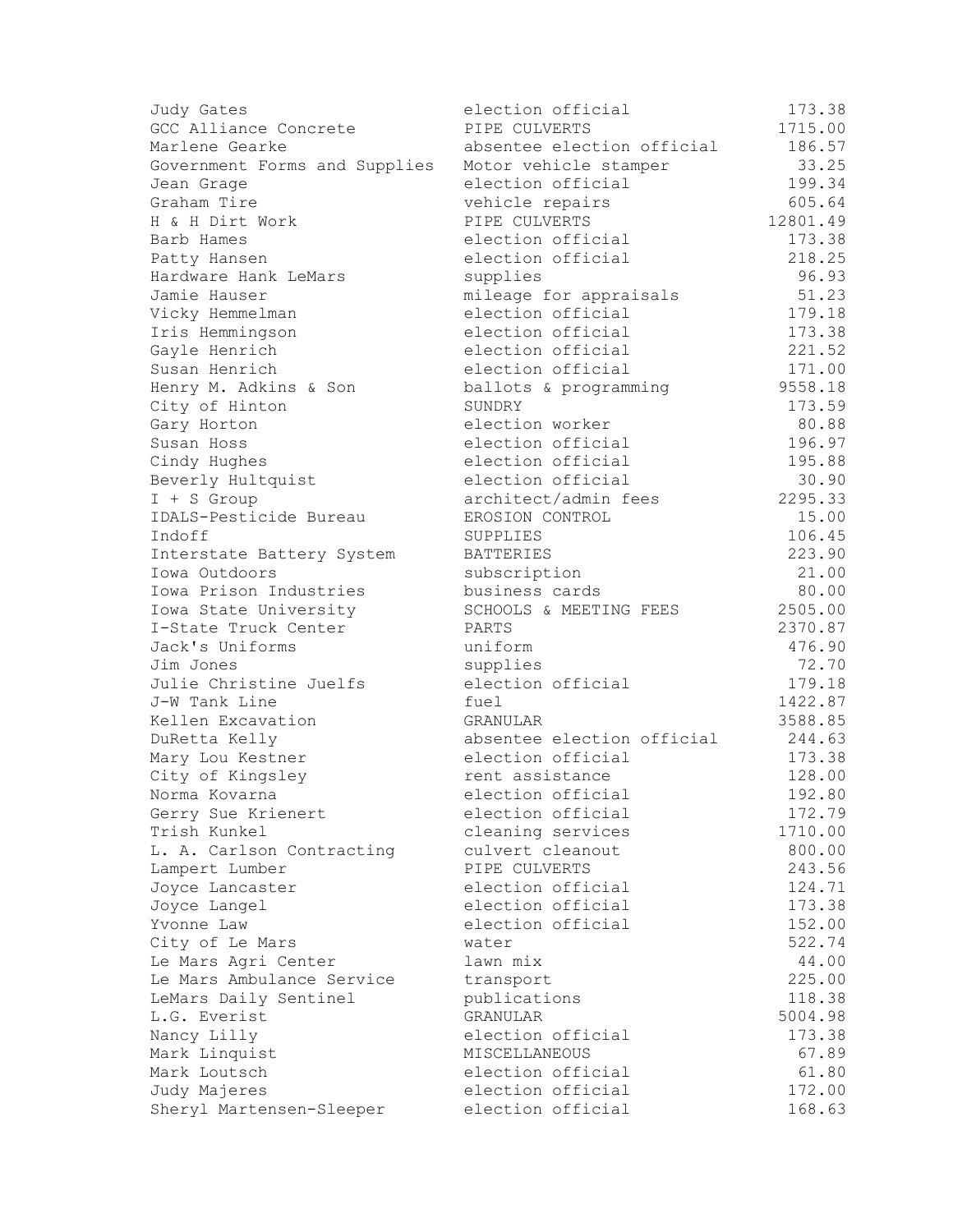| Marilyn Marx                          | election official           | 191.40   |
|---------------------------------------|-----------------------------|----------|
| Don Mathews                           | election official           | 192.80   |
| Mauer-Johnson Funeral Home            | county burial               | 1250.00  |
| Kathy McCrary                         | election official           | 173.38   |
| Robert McCrary                        | election official           | 173.38   |
| Barb McKenney                         | election official           | 192.80   |
| Ramona Mehrer                         | election official           | 184.98   |
| Menards                               | courthouse supplies         | 1346.87  |
| Metal Culverts Inc                    | CORRUGATED METAL PIPE       | 20877.60 |
| MidAmerican Energy                    | utilities                   | 852.45   |
| Midwest Honda                         | mower parts                 | 245.00   |
| Midwest Wheel                         | PARTS                       | 1035.83  |
| Mike's Inc                            | fuel                        | 5110.17  |
| Sue Miller                            | election official           | 171.00   |
| MJM Designs                           | uniform                     | 219.00   |
| David Moller                          | GROUNDS                     | 300.00   |
| Morris-Anthony Rentals                | rent assistance             | 300.00   |
| Mr Muffler                            | service 2018 diesel         | 91.00    |
| Nat'l Assoc of Counties               | 2019 membership             | 500.00   |
| National Safety Council               | SAFETY                      | 425.00   |
| NATIONAL SHERIFFS' ASSOCIATION        | membership dues             | 115.00   |
| Pam Nemmers                           | election official           | 173.38   |
| Gerry Neuroth                         | election official           | 173.38   |
| Nohava Construction                   | roof repairs                | 643.33   |
| Northern Lights Foodservice           | supplies                    | 1078.81  |
| Northside Glass Service               | OUTSIDE SERVICE             | 641.00   |
| O.C. Sanitation                       | garbage pickup              | 85.00    |
| Randy Oetken                          | election official           | 178.13   |
| Amy Oetken                            | ICAA fall conference exp.   | 278.62   |
| One Office Solutions                  |                             | 1647.71  |
|                                       | office supplies<br>SUNDRY   | 42.00    |
| City of Oyens<br>Palo Alto Co Sheriff | service                     | 41.77    |
|                                       |                             |          |
| Cary Penning                          | election official           | 173.38   |
| Charlene Peterson                     | election official           | 173.38   |
| Mary Lou Peterson                     | election official           | 192.80   |
| Norma Philips                         | election official           | 199.18   |
| Arlie Pick                            | election worker             | 31.99    |
| CONNIE PICK                           | meal                        | 19.47    |
| Carolyn Plueger                       | deposition                  | 92.00    |
| Ply Co Board of Health                | immunization & TB           | 7599.55  |
| Ply Co Secondary Rd                   | Westfield drainage district | 2418.06  |
| Ply Co Sheriff                        | fees                        | 1482.53  |
| Ply Co Treasurer                      | flex benefits reimb         | 749.21   |
| Linda Popken                          | election official           | 211.32   |
| Premier Communications                | phone                       | 1010.84  |
| Janice Pritchett                      | election official           | 195.88   |
| Quality Inn & Suites                  | LODGING                     | 312.72   |
| Quality Lube Center                   | service 2013 Tahoe          | 66.40    |
| Darin Raymond                         | vehicle expenses            | 369.92   |
| Red's Printing                        | envelopes & rules           | 2081.55  |
| Joan Reinking                         | election official           | 198.25   |
| City of Remsen                        | SUNDRY                      | 171.92   |
| Remsen Bell Enterprise                | subscription                | 25.50    |
| Janice Renken                         | absentee election official  | 348.23   |
| Joan Renken                           | election official           | 172.79   |